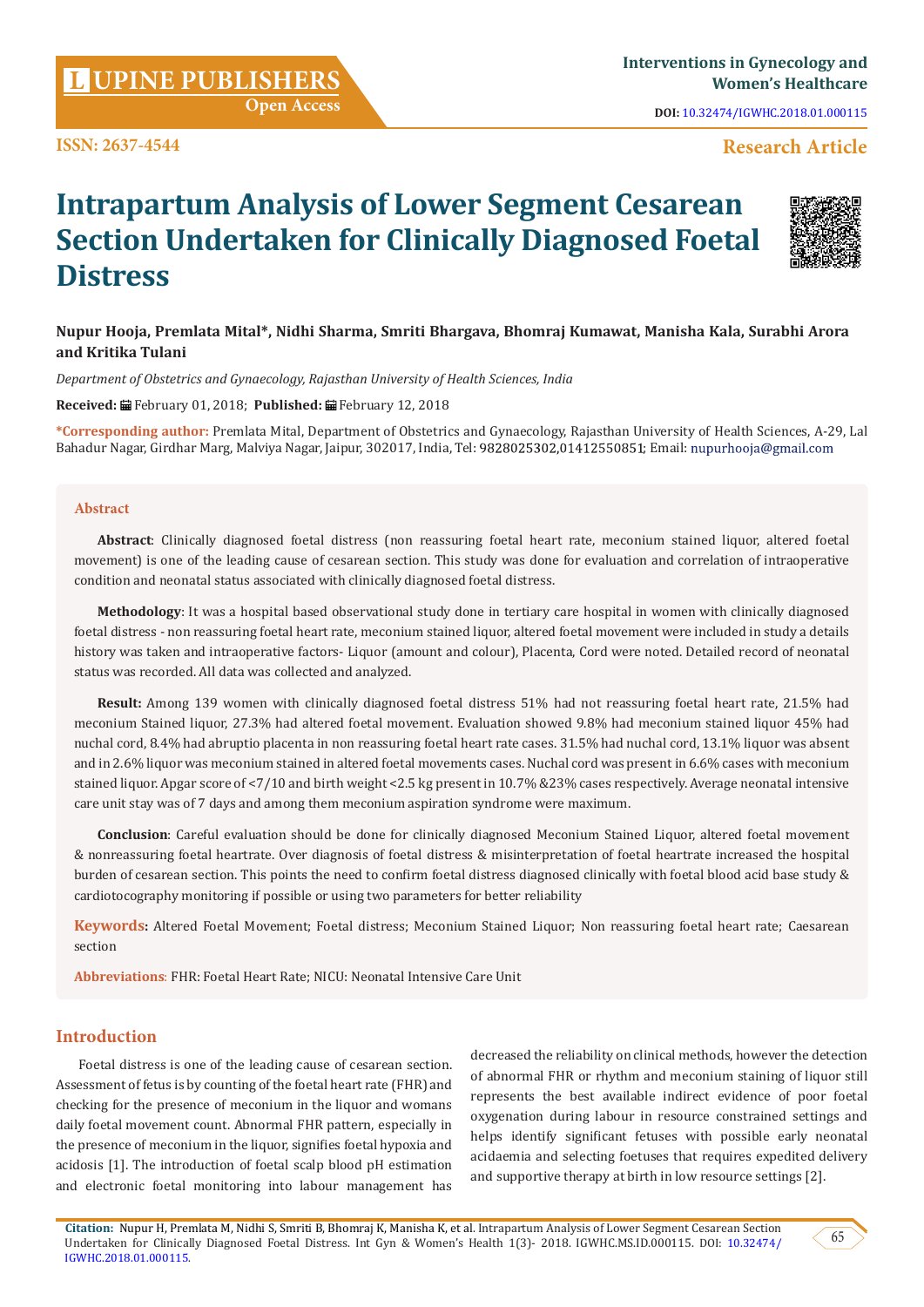But, operative delivery for clinical foetal distress show that not all the babies delivered have evidence of antecedent hypoxic insult [3]. False diagnosis results in unnecessary caesarean delivery. In developing countries, caesarean section is still not preferred and is associated with significant maternal morbidity and mortality [4-6]. The compromised neonate is to be weighed against the maternal risk of caesarean delivery.

#### **Objective**

This study was done for evaluation of the accuracy and correlation of intrapartum factors and neonatal status associated with clinically diagnosed foetal distress indicating caesarean section.

#### **Methodology**

It was a hospital based observational study done in tertiary care hospital. Singleton caesarean births indicated by clinically diagnosed foetal distress over a six months period (July to December 2017) were selected for the study. The diagnosis of foetal distress was based on detection of abnormal FHR and/or rhythm (>160 or <110 beat per minute) by intermittent auscultation and/or presence of meconium stained liquor or Altered Foetal Movement. Electronic FHR monitoring, foetal blood gas or pH analysis were not available.

All neonates delivered by caesarean section were attended by a senior resident, paediatrician of the hospital. The Apgar scores were assessed at one and five minutes to assess foetal condition and response to resuscitation measures, respectively. Neonatal compromise was defined as one minute Apgar score < 7.

Detailed history was taken and liquor (amount and colour), placenta, cord were noted. Detailed record of neonatal status was recorded. All data was collected and analyzed.

**Table 2:** Intraoperative Findings Of Clinically Diagnosed Foetal Distress.

#### **Results**

Mean age of the women in our study was 24.6±1.03 years ranging from 20 – 32 years. This may be because of early marriage which is still practiced in our state. (1). 57.7% women in our study were primigravida Table 1.

**Table 1:** Maternal and Neonatal Characteristics.

| <b>Maternal</b>         | No. $(n=139)$           |                |  |  |  |  |  |  |
|-------------------------|-------------------------|----------------|--|--|--|--|--|--|
|                         | Booked                  | 125            |  |  |  |  |  |  |
| 1. Booking Status       | Unbooked                | 14             |  |  |  |  |  |  |
|                         | Primigravida            | 80             |  |  |  |  |  |  |
| 2. Gravidity            | >2                      | 59             |  |  |  |  |  |  |
| <b>Neonatal</b>         |                         |                |  |  |  |  |  |  |
| 1. Birth weight (in kg) | > 2.5                   | 107            |  |  |  |  |  |  |
|                         | $<2.5$ kg               | 32             |  |  |  |  |  |  |
| 2. Apgar                | > 7                     | 124            |  |  |  |  |  |  |
|                         | < 7                     | 15             |  |  |  |  |  |  |
| 3. NICU Admission       | < 7 days                | 10             |  |  |  |  |  |  |
| Duration                | > 7 days                | 5              |  |  |  |  |  |  |
| 4. Deaths               | Intrapartum Stillbirths | $\overline{2}$ |  |  |  |  |  |  |
|                         | Neonatal death          | $\overline{2}$ |  |  |  |  |  |  |

Out of 139 women diagnosed clinically as foetal distress, 51.1% had non reassuring FHS, 27.4% had altered foetal movement and 21.5% had meconium stained liquor with normal foetal heart pattern. 71 of 139 women who had non assuring foetal heart pattern, intraoperatively it was observed that 45.1% had nuchal cord, 8.4% had absent or oligohydramnios, 9.9% had meconium stained liquor and in 8.4% cases placenta was small/calcified or separated. 76.9% had birth weight of more than 2.5 kg. 1.4% had intrapartum stillbirth Table 2.

| <b>Sign of Foetal Distress</b> | No. Of women | <b>Nuchal Cord</b> | Liqour Less/Nil          | <b>MSL</b> | <b>Placenta</b><br>Abruptio/Calcified | <b>NAD</b> |
|--------------------------------|--------------|--------------------|--------------------------|------------|---------------------------------------|------------|
| Nonreassuring FHS              | 71           | 32                 | 6                        |            | h                                     | 20         |
| Altered Foetal Movement        | 38           | 12                 |                          |            |                                       | 19         |
| MSL                            | 30           | C.<br>∠            | $\overline{\phantom{a}}$ | 21         |                                       |            |
| Total                          | 139          | 46                 | 11                       |            | 14                                    |            |

**Table 3:** Correlation of Clinical Foetal distress,Intraoperative Findings with stillbirths / NICU Admissions.

| Sign of Foetal<br><b>Distress</b> | No.<br>Of women | No.of<br><b>Admissions</b> (15) | <b>Nuchal Cord</b><br>(2) | Ligour<br>Less/Nil(1) | MSL(8) | Deaths 2 neonatal death in NICU<br>2 intrapartum stillbirth |
|-----------------------------------|-----------------|---------------------------------|---------------------------|-----------------------|--------|-------------------------------------------------------------|
| Nonreassuring FHS                 | 71              |                                 | $\overline{\phantom{a}}$  |                       | 4      | 2 neonatal death in NICU (1 intrapartum<br>stillbirth)      |
| Altered Foetal<br>Movement        | 38              |                                 | $\overline{\phantom{a}}$  |                       |        |                                                             |
| MSL                               | 30              |                                 | ∠                         |                       |        | 2(1 neonatal death) (1 intrapartum<br>stillbirth)           |

**Citation:** Nupur H, Premlata M, Nidhi S, Smriti B, Bhomraj K, Manisha K, et al. Intrapartum Analysis of Lower Segment Cesarean Section Undertaken for Clinically Diagnosed Foetal Distress. Int Gyn & Women's Health 1(3)- 2018. IGWHC.MS.ID.000115. DOI: [10.32474/](http://dx.doi.org/10.32474/IGWHC.2018.01.000115) [IGWHC.2018.01.000115](http://dx.doi.org/10.32474/IGWHC.2018.01.000115).

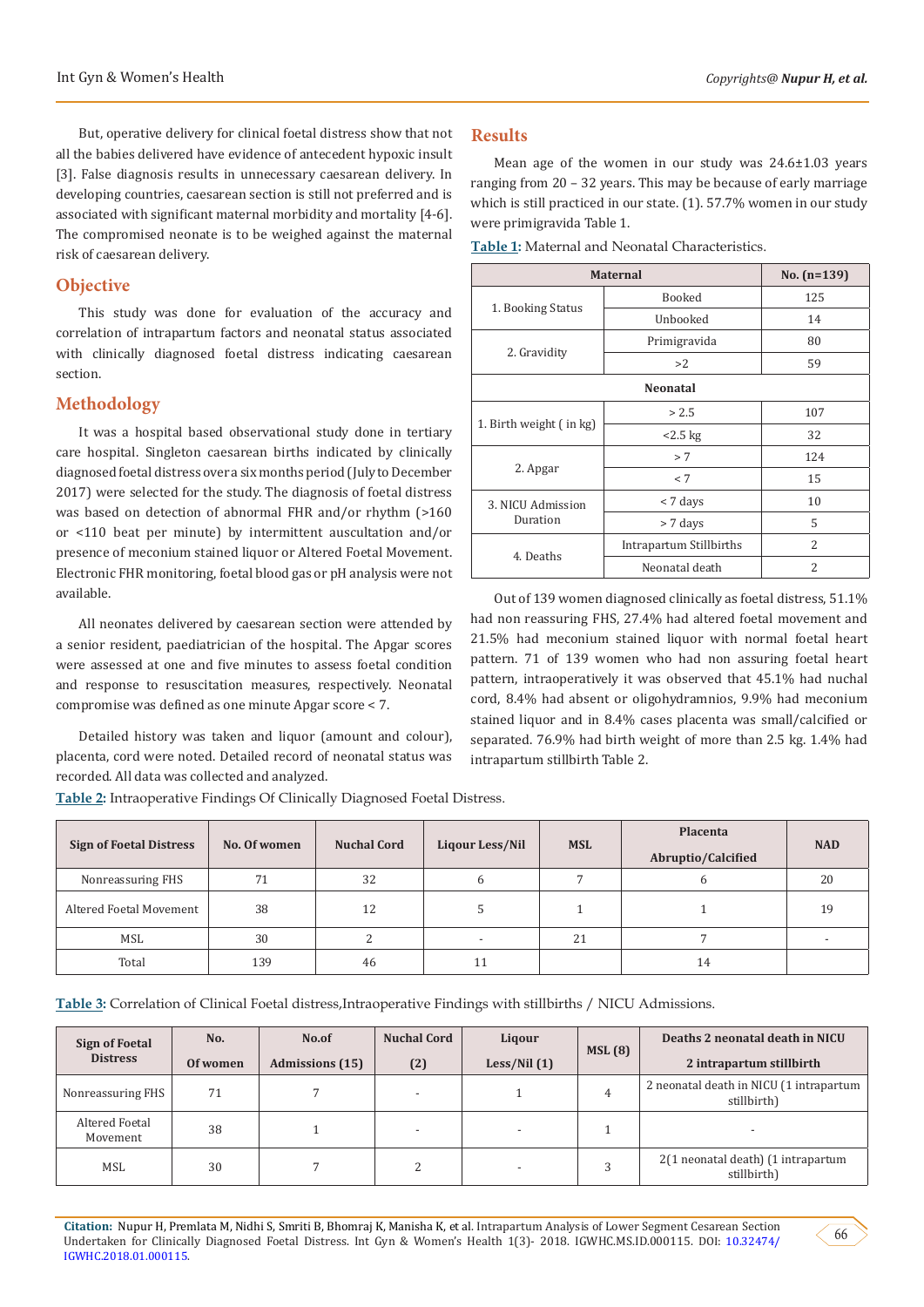Apgar score was <7 in 10.8% babies in our study. Only 10.7% (15/139) babies required neonatal intensive care unit (NICU) admission. In more than 50%, NICU admission was due to birth asphyxia in neonates associated with meconium passage in utero of all babies requiring NICU admission, 66.7% babies were admitted for a period of 1 to 7 days while 33.3% were admitted for more than 7days in NICU. and 1.4% had early neonatal death. These had either nonreassuring FHR or meconium stained liquor Table 3.

### **Discussion**

This study was done due to the dilemma faced by obstetricians practising in developing countries when faced with clinical evidence of foetal distress that cannot be confirmed by other methods. The results show that 10% of the neonates delivered by caesarean section due to clinically diagnosed foetal distress did have suboptimal (< 7) Apgar scores. The relative risk of poor perinatal outcome in terms of foetal acidaemia, low Apgar score, early perinatal morbidity and or mortality in newborns with clinical foetal distress was at least twice that of newborns without foetal distress [7]. Priyadharshini. VM et al 2013 [8] Patil KP et al 2006 [9] and Vijayasree M et al 2014 [10] reported APGAR score <7 in 18.8%, 33% and 30% respectively. Vaghela HP et al 2014 [11] had only 5% neonates with APGAR score < 7. This puts some value on clinical diagnosis of foetal distress in low resource setting. However, the number of neonates with mildly decreased or normal Apgar scores at birth also suggests a review of the mode of delivery where the likely risk of caesarean birth to both mother and baby may outweigh its benefits.

Only 10.7% neonates in our study required NICU admission, however in the study done by Kumar BV et al 2015 [12], 35.8% required NICU admission and by Vaghela et al (30%) [11], Vijayasree M et al 2014 [10] (20%) and16% by Uday Rajput, Anu Jain 2013 [13]. Similar to our findings, Our study emphasizes the benefits of combining abnormal FHR with meconium staining of liquor as against singly employing either of the two for intrapartum diagnosis of foetal distress. Reduced amount of liquor along with abnormal foetal heart pattern was also an important marker of distress [12]. In our study, there was poor relation between abnormal FHR alone and immediate neonatal outcome. Use of auscultation of FHR with the stethoscope has many limitations. It cannot assess baseline variability nor can help in diagnosing decelerations with uterine contractions. Foetal tachycardia may be due to maternal fever and anxiety and not foetal acidaemia.

Passage of meconium does not have any hypoxic consequences on the foetus if the FHR is greater than 110 beats per minute. However, meconium staining of liquor together with abnormal FHR and rhythm are still good indicators of foetal jeopardy, which require expedient delivery.7There was reversal of the relationship between meconium liquor alone and severe neonatal compromise only when the consistency of meconium was separately considered [14].

A limitation of the study was the use of Apgar score to assess the neonate as it may not correlate with neonatal acidaemia. Apgar score is not universally accepted as evidence of or consequence of asphyxia. Although a low score may be evidence of hypoxia, the scores may be influenced by factors that affect infant's responsiveness, tone and respiration. Low Apgar score at one minute nevertheless suffices as an excellent indicator of infants in need of resuscitation in a setting where no other method of assessment is available [13].

#### **Conclusion**

Since many neonates delivered by caesarean section following clinical diagnosis of foetal distress were severely compromised, careful evaluation should be done for clinically diagnosed meconium stained liquor, altered foetal movement & nonreassuring FHR. These still are of value in identifying foetuses needing expedited delivery in such setting. However, over diagnosis of foetal distress & misinterpretation of foetal heart rate increases the hospital burden of cesarean section besides causing increased maternal morbidity. This points the need either to confirm foetal distress diagnosed clinically with foetal blood acid base study & cardiotocography monitoring. Where not available, combining abnormal FHR with meconium staining of liquor as against either of the two for foetal distress is more reliable.

### **References**

- 1. [Van Bogaert LJ, Misra A \(2008\) Neonatal outcome after caesarean birth](https://www.ncbi.nlm.nih.gov/pubmed/18259900) [for foetal distress and/or meconium staining in a South African rural](https://www.ncbi.nlm.nih.gov/pubmed/18259900) [setting. J Obstet Gynaecol 28\(1\): 56-59.](https://www.ncbi.nlm.nih.gov/pubmed/18259900)
- 2. [Rotich SK, Ndavi MP, Rukaria Kaumbutho R, Kigondu CS \(2006\) Early](https://www.ncbi.nlm.nih.gov/pubmed/16866219) [perinatal outcome in cases delivered through Caesarean section follow](https://www.ncbi.nlm.nih.gov/pubmed/16866219)[ing clinical diagnosis of severe foetal distress at Kenyatta National Hos](https://www.ncbi.nlm.nih.gov/pubmed/16866219)[pital. East Afr Med J 83\(5\): 250-258.](https://www.ncbi.nlm.nih.gov/pubmed/16866219)
- 3. [Ikechebelu JI \(2004\) Accuracy of clinical diagnosis of foetal distress. J](https://www.ajol.info/index.php/jcm/article/view/10467) [Coll Med 9\(1\): 12-13.](https://www.ajol.info/index.php/jcm/article/view/10467)
- 4. [Ezechi OC, Fasubaa OB, Kalu BE, Nwokoro CA, Obiesie LO \(2004\) Caesar](https://www.ajol.info/index.php/tjog/article/view/14494)[ean delivery: Why the aversion? Trop J Obstet Gynaecol 21\(2\): 164-167.](https://www.ajol.info/index.php/tjog/article/view/14494)
- 5. [Oladapo OT, Lamina MA, Sule Odu AO \(2007\) Maternal morbidity and](https://www.ajol.info/index.php/tjog/article/view/14494) [mortality associated with elective caesarean delivery at a university hos](https://www.ajol.info/index.php/tjog/article/view/14494)[pital in Nigeria. Aust N Z J Obstet Gynaecol 47: 110-114.](https://www.ajol.info/index.php/tjog/article/view/14494)
- 6. [Ozumba BC, Anya SE \(2002\) Maternal deaths associated with caesarean](https://www.sciencedirect.com/science/article/pii/S002072920100501X) [section in Enugu, Nigeria. Int J Gynecol Obstet 76\(3\): 307-309.](https://www.sciencedirect.com/science/article/pii/S002072920100501X)
- 7. [Rotich SK, Ndavi MP, Rukaria Kaumbuthor, Kigondu CS \(2006\) Early](https://www.ajol.info/index.php/eamj/article/view/9430) [perinatal outcome in cases delivered through Caesarian section follow](https://www.ajol.info/index.php/eamj/article/view/9430)[ing clinical diagnosis of Severe foetal distress at Kenyatta National Hos](https://www.ajol.info/index.php/eamj/article/view/9430)[pital East African Medical Journal 83\(5\).](https://www.ajol.info/index.php/eamj/article/view/9430)
- 8. [Priyadharshini V Meena, Panicker Seetha \(2013\) Meconium Stained Li](http://www.iosrjournals.org/iosr-jdms/papers/Vol6-issue2/D0622731.pdf)[quor and Its Foetal Outcome Retrospective Study. IOSR Journal of Dental](http://www.iosrjournals.org/iosr-jdms/papers/Vol6-issue2/D0622731.pdf) [and Medical Sciences 6\(2\): 27-31.](http://www.iosrjournals.org/iosr-jdms/papers/Vol6-issue2/D0622731.pdf)
- 9. [Patil KP, Swamy MK, Samatha K \(2006\) A one year cross sectional study](http://medind.nic.in/jaq/t06/i2/jaqt06i2p128.pdf) [of management practices of meconium stained amniotic fluid and peri](http://medind.nic.in/jaq/t06/i2/jaqt06i2p128.pdf)[natal outcome. Obstet Gynaecol India 56\(2\): 128-130.](http://medind.nic.in/jaq/t06/i2/jaqt06i2p128.pdf)